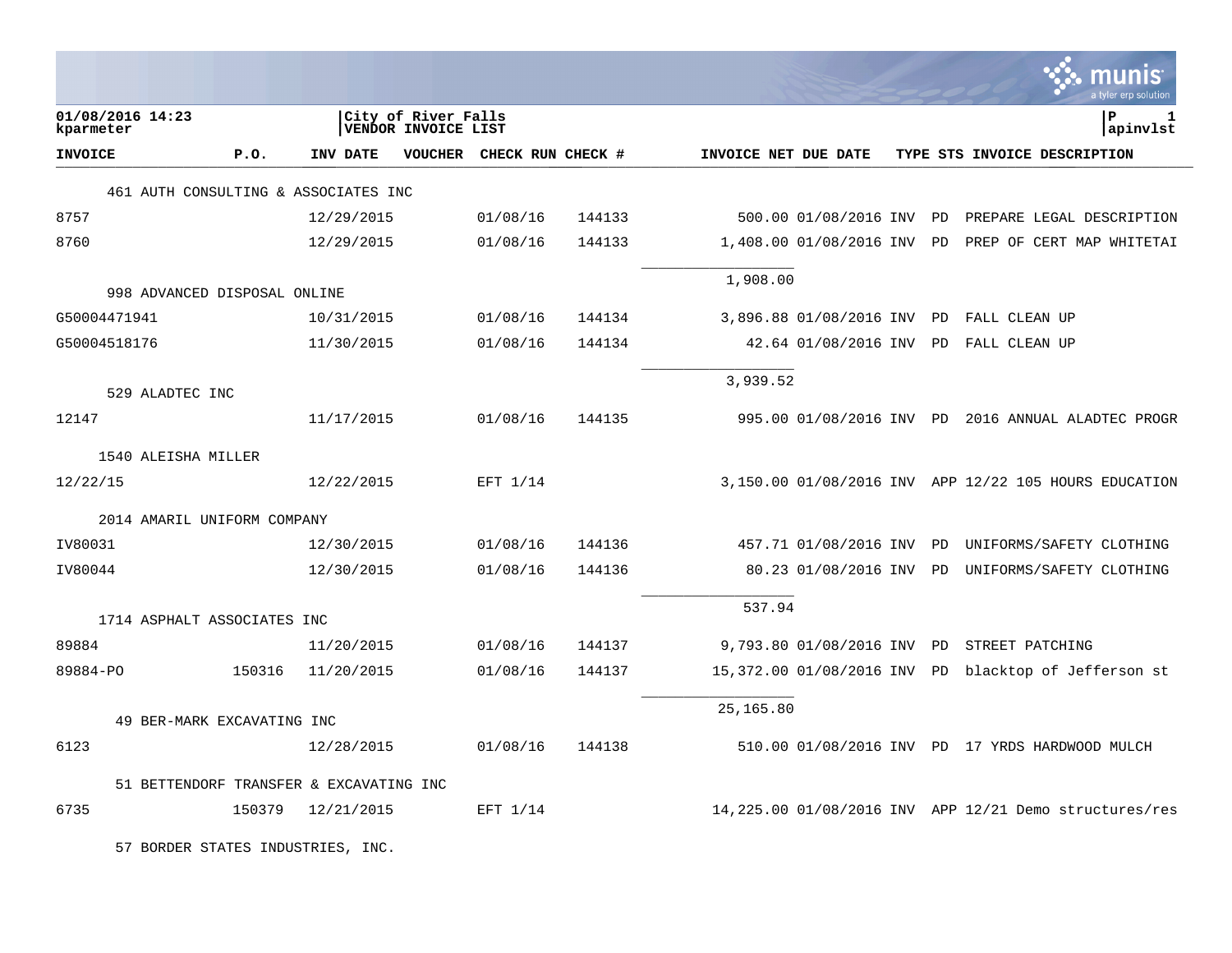|                                     |        |                                      |                                            |                   |        |                      |                          |    | munis<br>a tyler erp solution                          |
|-------------------------------------|--------|--------------------------------------|--------------------------------------------|-------------------|--------|----------------------|--------------------------|----|--------------------------------------------------------|
| 01/08/2016 14:23<br>kparmeter       |        |                                      | City of River Falls<br>VENDOR INVOICE LIST |                   |        |                      |                          |    | ΙP<br>2<br> apinvlst                                   |
| <b>INVOICE</b>                      | P.0.   | <b>INV DATE</b>                      | <b>VOUCHER</b>                             | CHECK RUN CHECK # |        | INVOICE NET DUE DATE |                          |    | TYPE STS INVOICE DESCRIPTION                           |
| 910553923                           | 150372 | 12/28/2015                           |                                            | EFT 1/14          |        |                      |                          |    | 533.18 01/08/2016 INV APP Equiment for the Bucket T    |
| 492 BURT, KAYLA                     |        |                                      |                                            |                   |        |                      |                          |    |                                                        |
| <b>FALL 2015</b>                    |        | 12/21/2015                           |                                            | $EFT$ 1/14        |        |                      |                          |    | 1,369.51 01/08/2016 INV APP TUITION REIMBURSEMENT FAL  |
|                                     |        | 69 CHIPPEWA VALLEY TECHNICAL COLLEGE |                                            |                   |        |                      |                          |    |                                                        |
| JAN 2016 SETTLE                     |        | 01/08/2016                           |                                            | 01/08/16          | 144139 |                      |                          |    | 210,498.98 01/08/2016 INV PD JAN 2016 SETTLEMENT PIERC |
| 70 CINTAS CORPORATION #754          |        |                                      |                                            |                   |        |                      |                          |    |                                                        |
| 754536275                           | 150053 | 12/16/2015                           |                                            | 01/08/16          | 144140 |                      | 221.93 01/08/2016 INV    | PD | 12/16/2015 ELECTRIC UNIFO                              |
| 754536276                           |        | 12/16/2015                           |                                            | 01/08/16          | 144140 |                      | 165.13 01/08/2016 INV    | PD | 12/16/15 PW UNIFORMS                                   |
| 754536277                           | 150054 | 12/16/2015                           |                                            | 01/08/16          | 144140 |                      | 63.05 01/08/2016 INV     | PD | 12/16/2015 CINTAS WATER U                              |
| 754536278                           | 150058 | 12/16/2015                           |                                            | 01/08/16          | 144140 |                      | 57.46 01/08/2016 INV     | PD | 12/16/2015 CINTAS WWTP UN                              |
| 754541552                           | 150053 | 12/30/2015                           |                                            | 01/08/16          | 144140 |                      | 170.45 01/08/2016 INV    | PD | 12/30/2015 ELECTRIC UNIFO                              |
| 754541553                           |        | 12/30/2015                           |                                            | 01/08/16          | 144140 |                      | 175.48 01/08/2016 INV    | PD | 12/30/15 PW UNIFORMS                                   |
| 754541554                           | 150054 | 12/30/2015                           |                                            | 01/08/16          | 144140 |                      | 63.05 01/08/2016 INV     | PD | 12/30/2015 CINTAS WATER U                              |
| 754541555                           | 150058 | 12/30/2015                           |                                            | 01/08/16          | 144140 |                      | 35.00 01/08/2016 INV     | PD | 12/30/2015 CINTAS WWTP UN                              |
| 1675 CITY OF PRESCOTT               |        |                                      |                                            |                   |        | 951.55               |                          |    |                                                        |
| 201542                              |        | 12/21/2015                           |                                            | 01/08/16          | 144141 |                      |                          |    | 35.40 01/08/2016 INV PD OCT-DEC 2015 AMB HIGH SPE      |
| 361 CIVICPLUS                       |        |                                      |                                            |                   |        |                      |                          |    |                                                        |
| 157186                              |        | 01/01/2016                           |                                            | EFT 1/14          |        |                      |                          |    | 682.50 01/08/2016 INV APP ANNUAL FEE HOSTINIG AND S    |
| 379 COMPUTER INTEGRATION TECHNOLOGY |        |                                      |                                            |                   |        |                      |                          |    |                                                        |
| 101911                              |        | 12/22/2015                           |                                            | 01/08/16          | 144142 |                      | 155.00 01/08/2016 INV PD |    | SONIC WALL SUPPORT                                     |
| 2053 CONNOLLY TROY                  |        |                                      |                                            |                   |        |                      |                          |    |                                                        |
| 2015 FOOTWEAR REIMB                 |        | 12/13/2015                           |                                            | EFT 1/08          | 1790   |                      | 139.99 01/08/2016 INV PD |    | 2015 SAFETY FOOTWEAR REIM                              |

427 CURTIS, RAY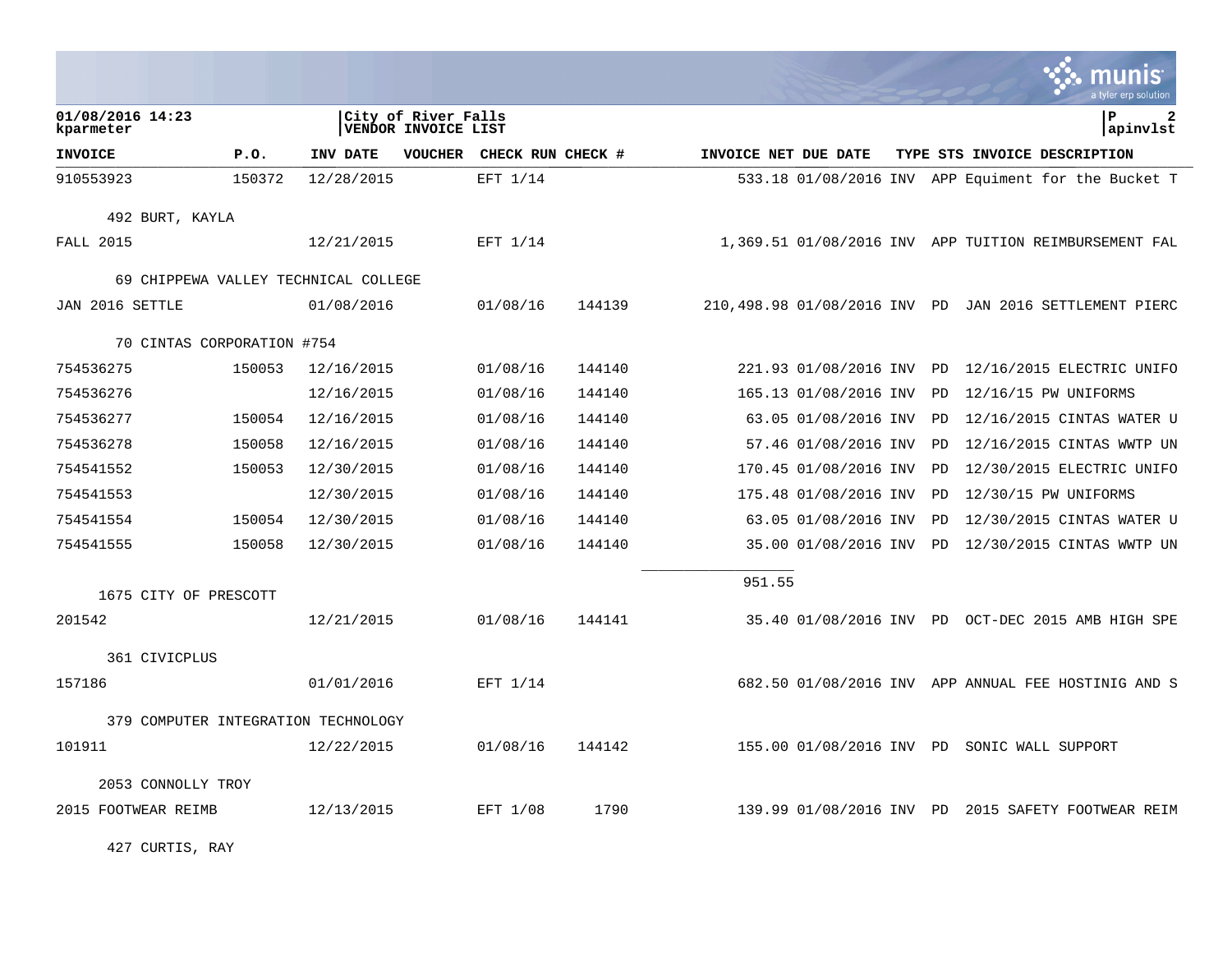|                                      |        |                 |                                            |                   |        |                      |                                        |    | nıs<br>a tyler erp solution                        |
|--------------------------------------|--------|-----------------|--------------------------------------------|-------------------|--------|----------------------|----------------------------------------|----|----------------------------------------------------|
| 01/08/2016 14:23<br>kparmeter        |        |                 | City of River Falls<br>VENDOR INVOICE LIST |                   |        |                      |                                        |    | lР<br>3<br>apinvlst                                |
| <b>INVOICE</b>                       | P.0.   | <b>INV DATE</b> | <b>VOUCHER</b>                             | CHECK RUN CHECK # |        | INVOICE NET DUE DATE |                                        |    | TYPE STS INVOICE DESCRIPTION                       |
| 2015 FOOTWEAR                        |        | 12/30/2015      |                                            | EFT 1/08          | 1791   |                      | 150.00 01/08/2016 INV                  | PD | 2015 SAFETY FOOTWEAR REIM                          |
| MEMORIAL                             |        | 01/05/2015      |                                            | 01/08/16          | 144143 |                      | 50.00 01/08/2016 INV PD                |    | MEMORIAL FOR JACK R CURTI                          |
| 85 DARRELL'S SEPTIC SERVICE INC      |        |                 |                                            |                   |        | 200.00               |                                        |    |                                                    |
| 22846                                | 150153 | 12/31/2015      |                                            | 01/08/16          | 144144 |                      |                                        |    | 210.00 01/08/2016 INV PD Porta potty rental DECEMB |
| 689 DAVE WOOD EDITORIAL SERVICES     |        |                 |                                            |                   |        |                      |                                        |    |                                                    |
| DEC 2015                             |        | 12/21/2015      |                                            | 01/08/16          | 144145 |                      | 50.67 01/08/2016 INV PD                |    | DEC 2015 9 BOOK REVIEWS                            |
| NOV 2015                             |        | 12/21/2015      |                                            | 01/08/16          | 144145 |                      |                                        |    | 48.32 01/08/2016 INV PD NOVEMBER 8 BOOK REVIEWS    |
| 1943 DELTA MANAGEMENT ASSOCIATES INC |        |                 |                                            |                   |        | 98.99                |                                        |    |                                                    |
| 000000017183                         |        | 01/06/2016      |                                            | 01/08/16          | 144146 |                      | 182.50 01/08/2016 INV PD PPE 1/3/16    |    |                                                    |
| 1451 DISTRICT 2 INC                  |        |                 |                                            |                   |        |                      |                                        |    |                                                    |
| 1629                                 |        | 12/28/2015      |                                            | 01/08/16          | 144147 |                      |                                        |    | 519.72 01/08/2016 INV PD FIRE DEPT EQUIPMENT       |
| 2081 DSPS                            |        |                 |                                            |                   |        |                      |                                        |    |                                                    |
| #7632 CONT ED                        |        | 01/07/2016      |                                            | 01/08/16          | 144148 |                      |                                        |    | 60.00 01/08/2016 INV PD PLUMBING & POWTS CONT ED   |
| 7 EFTPS                              |        |                 |                                            |                   |        |                      |                                        |    |                                                    |
| 000000017181                         |        | 01/06/2016      |                                            | PYRL AP           | 144131 |                      | 64,002.87 01/08/2016 DIR PD PPE 1/3/16 |    |                                                    |
| 100 EHLERS & ASSOCIATES INC          |        |                 |                                            |                   |        |                      |                                        |    |                                                    |
| 68961                                | 150345 | 11/12/2015      |                                            | 01/08/16          | 144149 |                      |                                        |    | 9,500.00 01/08/2016 INV PD Creation of TID #11     |
| 1536 ELSTER SOLUTIONS CORP           |        |                 |                                            |                   |        |                      |                                        |    |                                                    |
| 9000064839                           |        | 12/11/2015      |                                            | EFT 1/14          |        |                      |                                        |    | 75.00 01/08/2016 INV APP REPAIR OF METER           |
| 109 EXPRESS PERSONNEL SERVICES       |        |                 |                                            |                   |        |                      |                                        |    |                                                    |
| 16683776-5                           |        | 12/15/2015      |                                            | 01/08/16          | 144150 |                      |                                        |    | 642.40 01/08/2016 INV PD 40 HOURS PARK MAINTENANCE |

364 FBG SERVICE CORPORATION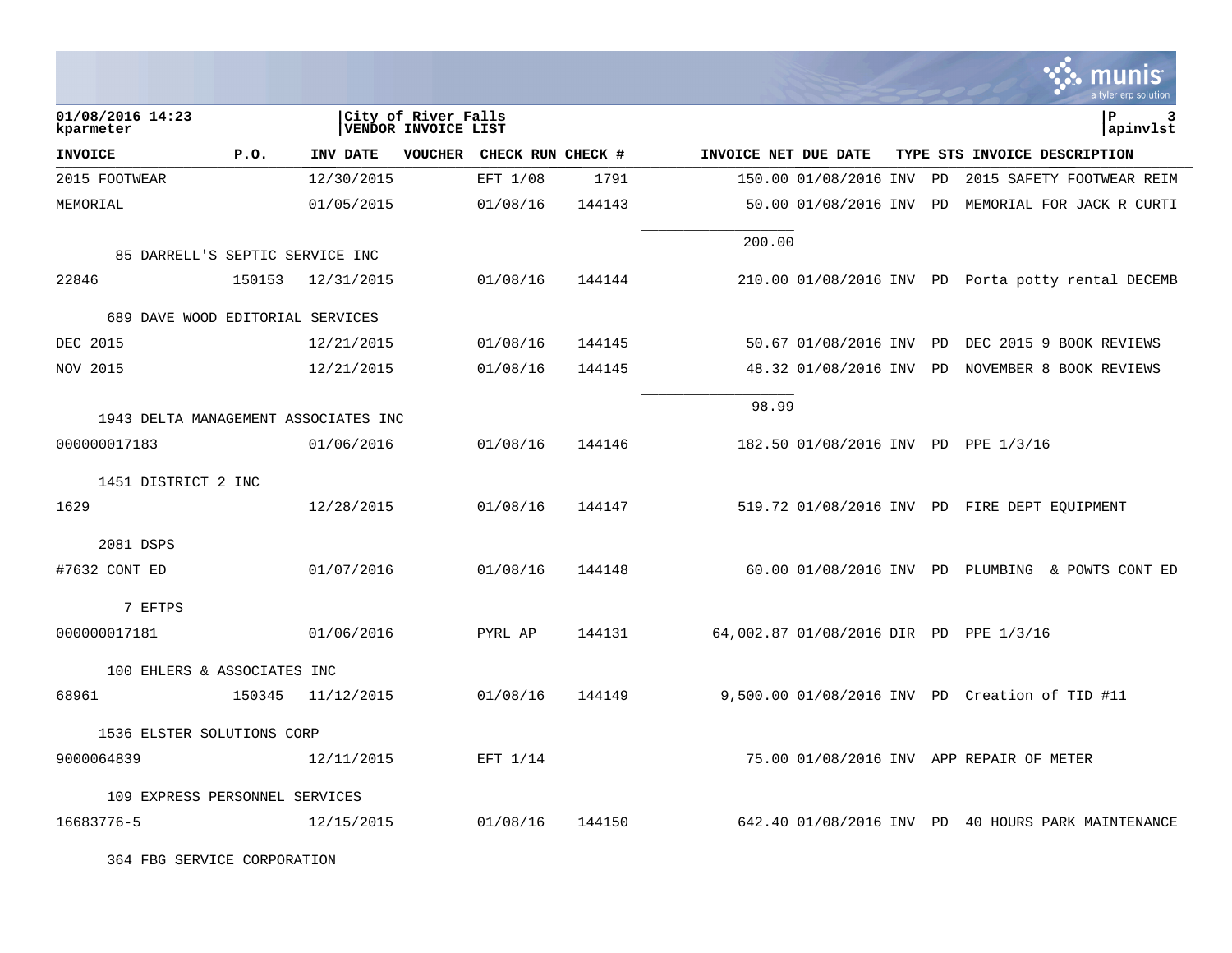|                                        |        |            |                                            |                           |        |                      |  | a tyler erp solutior                                   |
|----------------------------------------|--------|------------|--------------------------------------------|---------------------------|--------|----------------------|--|--------------------------------------------------------|
| 01/08/2016 14:23<br>kparmeter          |        |            | City of River Falls<br>VENDOR INVOICE LIST |                           |        |                      |  | ΙP<br>4<br>apinvlst                                    |
| <b>INVOICE</b>                         | P.0.   | INV DATE   |                                            | VOUCHER CHECK RUN CHECK # |        | INVOICE NET DUE DATE |  | TYPE STS INVOICE DESCRIPTION                           |
| 761502                                 | 150063 | 12/31/2015 |                                            | EFT 1/14                  |        |                      |  | 4,529.79 01/08/2016 INV APP DEC 2015 Cleaning Contrac  |
| 6 FIRST NATIONAL BANK - RF SECTION 125 |        |            |                                            |                           |        |                      |  |                                                        |
| 000000017180                           |        | 01/06/2016 |                                            | PYRL AP                   | 1785   |                      |  | 3,259.25 01/08/2016 INV PD PPE 1/3/16                  |
| 598 GRAPHIC DESIGN                     |        |            |                                            |                           |        |                      |  |                                                        |
| QB9566                                 | 160004 | 12/30/2015 |                                            | 01/08/16                  | 144151 |                      |  | 4,602.46 01/08/2016 INV PD JAN 2016 CITY NEWSLETTER    |
| 845 MAILROOM FINANCE CO                |        |            |                                            |                           |        |                      |  |                                                        |
| 12/18/15                               |        | 12/18/2015 |                                            | 01/08/16                  | 144152 |                      |  | 4,021.34 01/08/2016 INV PD POSTAGE 11/17-12/15         |
| 356 HEALTH PARTNERS                    |        |            |                                            |                           |        |                      |  |                                                        |
| <b>JAN 2016</b>                        |        | 12/03/2015 |                                            | EFT $1/4$                 | 1784   |                      |  | 143,767.49 12/30/2015 INV PD JAN 2016 HEALTH INSURANCE |
| 136 HELMER PRINTING INC                |        |            |                                            |                           |        |                      |  |                                                        |
| 159273                                 |        | 12/18/2015 |                                            | EFT 1/14                  |        |                      |  | 103.60 01/08/2016 INV APP 1500 #9 WINDOW ENVELOPES     |
| 159274                                 |        | 12/22/2015 |                                            | EFT 1/14                  |        |                      |  | 363.20 01/08/2016 INV APP #9 ENVELOPES 10,000          |
|                                        |        |            |                                            |                           |        | 466.80               |  |                                                        |
| 2052 HOPE LUTHERAN CHURCH<br>12/28/15  |        | 12/28/2015 |                                            | 01/08/16                  | 144153 |                      |  | 2,767.53 01/08/2016 INV PD STERLING PONDS EXTN NEW B   |
|                                        |        |            |                                            |                           |        |                      |  |                                                        |
| 146 HUEBSCH LAUNDRY COMPANY            |        |            |                                            |                           |        |                      |  |                                                        |
| 3575688                                |        | 12/09/2015 |                                            | EFT 1/14                  |        |                      |  | 58.19 01/08/2016 INV APP 12/9 MAT SERVICE PD           |
| 3579473                                |        | 12/16/2015 |                                            | EFT 1/14                  |        |                      |  | 68.73 01/08/2016 INV APP 12/16 MAT SERVICE LIBRARY     |
| 3583207                                |        | 12/23/2015 |                                            | EFT 1/14                  |        |                      |  | 40.52 01/08/2016 INV APP 12/23 PD MAT SERVICE          |
| 3583221                                |        | 12/23/2015 |                                            | EFT 1/14                  |        |                      |  | 51.84 01/08/2016 INV APP 12/23 MAT SERVICE PW BUIL     |
| 3583229                                |        | 12/23/2015 |                                            | EFT 1/14                  |        |                      |  | 30.21 01/08/2016 INV APP 12/23 MAT SERVICE CITY HA     |
| 3586889                                |        | 12/30/2015 |                                            | EFT 1/14                  |        |                      |  | 85.83 01/08/2016 INV APP 12/30 MAT SERVICE LIBRARY     |

1 INTERNATIONAL CITY MGMT ASSOC RETIREMENT CORP

335.32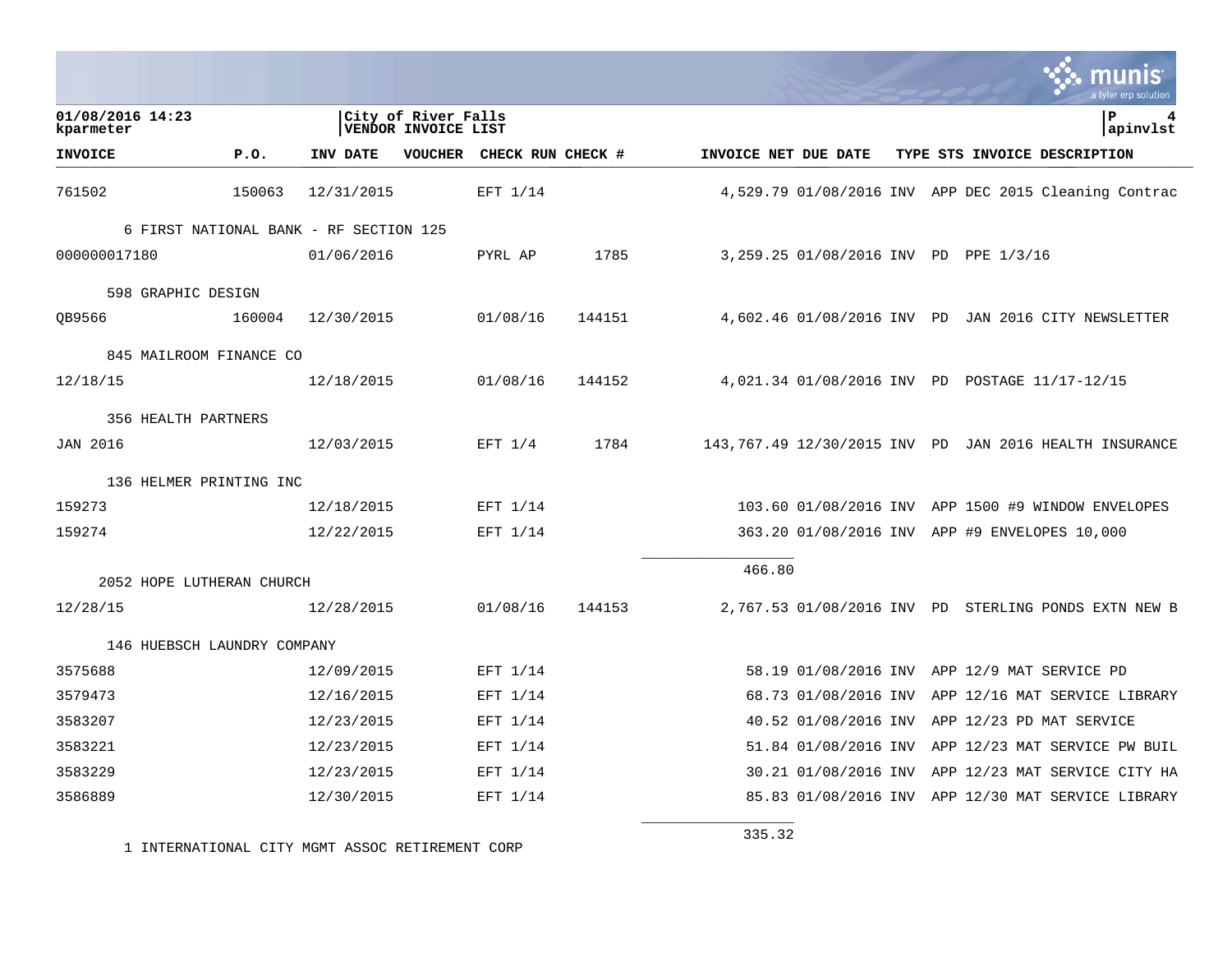|                                   |        |            |                                            |                   |        |                      |                            | a tyler erp solutior                                  |
|-----------------------------------|--------|------------|--------------------------------------------|-------------------|--------|----------------------|----------------------------|-------------------------------------------------------|
| 01/08/2016 14:23<br>kparmeter     |        |            | City of River Falls<br>VENDOR INVOICE LIST |                   |        |                      |                            | P<br>5<br>apinvlst                                    |
| <b>INVOICE</b>                    | P.0.   | INV DATE   | <b>VOUCHER</b>                             | CHECK RUN CHECK # |        | INVOICE NET DUE DATE |                            | TYPE STS INVOICE DESCRIPTION                          |
| 000000017176                      |        | 01/06/2016 |                                            | PYRL AP           | 1786   |                      |                            | 12,252.84 01/08/2016 INV PD PPE 1/3/16                |
| 150 INFOSEND INC                  |        |            |                                            |                   |        |                      |                            |                                                       |
| 100307                            | 150030 | 12/23/2015 |                                            | EFT 1/14          |        |                      |                            | 812.29 01/08/2016 INV APP OCT 2015 BILLING STATEMEN   |
| 100308                            |        | 12/23/2015 |                                            | EFT 1/14          |        |                      | 1,031.23 01/08/2016 INV    | APP<br>MEDALLION HUNT PP WEEK I                       |
| 100781                            | 150036 | 12/31/2015 |                                            | EFT 1/14          |        |                      |                            | 3,176.19 01/08/2016 INV APP DEC 2015 MONTHLY STATEMEN |
| 668 INNOVATIVE OFFICE SOLUTIONS   |        |            |                                            |                   |        | 5,019.71             |                            |                                                       |
| IN1004522                         |        | 12/04/2015 |                                            | EFT 1/14          |        |                      | 327.60 01/08/2016 INV      | APP 12/4 LIBRARY OFFICE SUPPL                         |
| IN1004523                         |        | 12/07/2015 |                                            | EFT 1/14          |        |                      | 63.10 01/08/2016 INV       | APP 12/7 FINANCE OFFICE SUPPL                         |
| IN1009225                         |        | 12/08/2015 |                                            | EFT 1/14          |        |                      | 374.98 01/08/2016 INV      | APP 12/8 PD OFFICE SUPPLIES                           |
| IN1009564                         |        | 12/09/2015 |                                            | EFT 1/14          |        |                      | 34.23 01/08/2016 INV       | APP 12/9 PD OFFICE SUPPLIES                           |
| IN1009565                         |        | 12/10/2015 |                                            | EFT 1/14          |        |                      | 179.75 01/08/2016 INV      | APP 12/10 GENERAL SUPPLY ORDE                         |
| IN1009566                         |        | 12/10/2015 |                                            | EFT 1/14          |        |                      | 69.71 01/08/2016 INV       | APP 12/9 CITY HALL OFFICE SUP                         |
| IN1014275                         |        | 12/15/2015 |                                            | EFT 1/14          |        |                      | 60.95 01/08/2016 INV       | APP 12/14 CHAIR MAT                                   |
| IN1016020                         |        | 12/15/2015 |                                            | EFT 1/14          |        |                      | 107.59 01/08/2016 INV      | APP 12/15 PD OFFICE SUPPLIES                          |
| IN1019015                         |        | 12/17/2015 |                                            | EFT 1/14          |        |                      | 59.30 01/08/2016 INV       | APP 12/16 HR OFFICE SUPPLIES                          |
| IN1020609                         |        | 12/17/2015 |                                            | EFT 1/14          |        |                      | 37.22 01/08/2016 INV       | APP 12/17 PD OFFICE SUPPLIES                          |
| IN1020917                         |        | 12/18/2015 |                                            | EFT 1/14          |        |                      | 155.83 01/08/2016 INV      | APP 12/18 AMBULANCE OFFICE SU                         |
| IN1022387                         |        | 12/21/2015 |                                            | EFT 1/14          |        |                      | 43.63 01/08/2016 INV       | APP 12/21 LIBRARY OFFICE SUPP                         |
| IN1028235                         |        | 12/30/2015 |                                            | EFT 1/14          |        |                      | 63.95 01/08/2016 INV       | APP 12/29 COM DEV OFFICE SUPP                         |
| 1201 INSIGHT EDGE LLC             |        |            |                                            |                   |        | 1,577.84             |                            |                                                       |
| 1466                              | 160000 | 01/03/2016 |                                            | EFT 1/14          |        |                      |                            | 1,358.70 01/08/2016 INV APP EMS Coaching-January 2016 |
|                                   |        |            |                                            |                   |        |                      |                            |                                                       |
| 156 STUART C IRBY TOOL AND SAFETY |        |            |                                            |                   |        |                      |                            |                                                       |
| S009237474.001                    |        | 12/21/2015 |                                            | 01/08/16          | 144154 |                      | 178.97 01/08/2016 INV      | PD<br>UTILITY TESTING                                 |
| s009338330.001                    | 150387 | 12/17/2015 |                                            | 01/08/16          | 144154 |                      | 1,014.00 01/08/2016 INV PD | ELECT METER EXPENDITURES                              |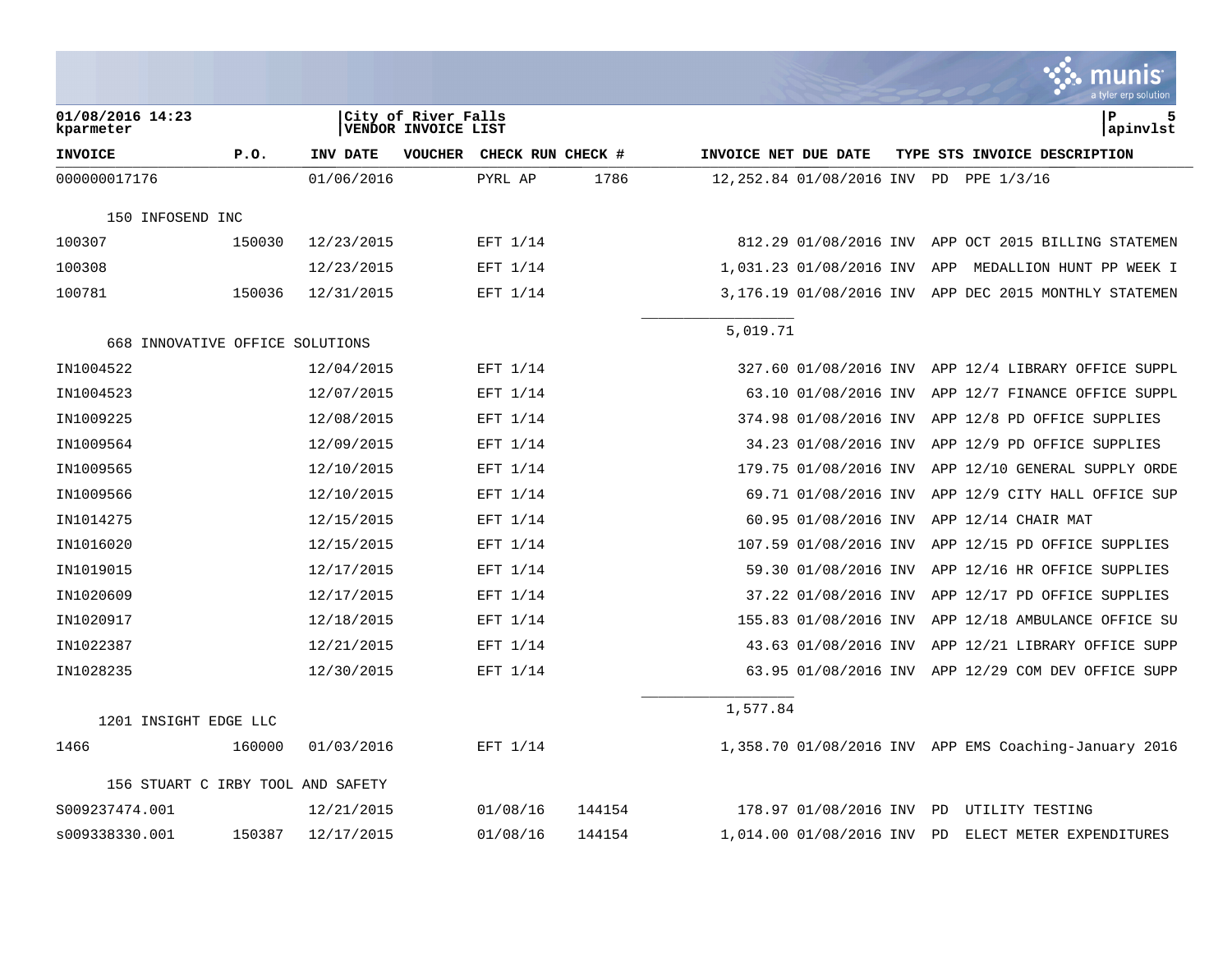|                                                      |        |            |                                            |                   |        |                      |                       |    | a tyler erp solution                                  |
|------------------------------------------------------|--------|------------|--------------------------------------------|-------------------|--------|----------------------|-----------------------|----|-------------------------------------------------------|
| 01/08/2016 14:23<br>kparmeter                        |        |            | City of River Falls<br>VENDOR INVOICE LIST |                   |        |                      |                       |    | P<br>6<br>apinvlst                                    |
| <b>INVOICE</b>                                       | P.O.   | INV DATE   | VOUCHER                                    | CHECK RUN CHECK # |        | INVOICE NET DUE DATE |                       |    | TYPE STS INVOICE DESCRIPTION                          |
|                                                      |        |            |                                            |                   |        | 1,192.97             |                       |    |                                                       |
| 2082 JOHNSON DAVID AND                               |        |            |                                            |                   |        |                      |                       |    |                                                       |
| TRAIL 2                                              |        | 01/08/2016 |                                            | 01/08/16          | 144155 |                      |                       |    | 40,628.00 01/08/2016 INV PD PURCHASE PORTION OF TRAIL |
| 171 KRAUSE POWER ENGINEERING LLC                     |        |            |                                            |                   |        |                      |                       |    |                                                       |
| 12/19/15                                             | 150223 | 12/19/2015 |                                            | 01/08/16          | 144156 |                      |                       |    | 23,700.88 01/08/2016 INV PD DESIGN SERVICES FOR POWER |
| 660 LEAGUE OF MINNESOTA CITIES                       |        |            |                                            |                   |        |                      |                       |    |                                                       |
| 224289                                               |        | 12/28/2015 |                                            | 01/08/16          | 144157 |                      | 150.00 01/08/2016 INV | PD | EMT PART TIME JOB AD                                  |
| 224290                                               |        | 12/28/2015 |                                            | 01/08/16          | 144157 |                      | 150.00 01/08/2016 INV | PD | PARAMEDIC CASUAL JOB AD                               |
|                                                      |        |            |                                            |                   |        |                      |                       |    |                                                       |
| 357 LIBERTY MUTUAL                                   |        |            |                                            |                   |        | 300.00               |                       |    |                                                       |
| 12133688                                             |        | 12/12/2015 |                                            | DD 1/01           | 144128 |                      |                       |    | 36,194.26 12/31/2015 DIR PD CITY OF RIVER FALLS INSUR |
| 1491 LNT UTILITY LLC                                 |        |            |                                            |                   |        |                      |                       |    |                                                       |
| 1596                                                 | 150158 | 12/01/2015 |                                            | EFT 1/14          |        |                      |                       |    | 1,375.00 01/08/2016 INV APP 12/1 SANTARY SEWER MAINTE |
|                                                      |        |            |                                            |                   |        |                      |                       |    |                                                       |
| 182 LOFFLER COMPANIES INC                            |        |            |                                            |                   |        |                      |                       |    |                                                       |
| 016-929117-000                                       |        | 12/24/2015 |                                            | 01/08/16          | 144158 |                      | 148.50 01/08/2016 INV | PD | COURT COPIER LEASE                                    |
| 294851829                                            |        | 12/28/2015 |                                            | 01/08/16          | 144159 |                      | 251.36 01/08/2016 INV | PD | 11/21-12/21 PW COPIER                                 |
| 376 MAILFINANCE INC                                  |        |            |                                            |                   |        | 399.86               |                       |    |                                                       |
| N5684476                                             |        | 12/17/2015 |                                            | EFT 1/14          |        |                      |                       |    | 1,534.98 01/08/2016 INV APP 1/18/16-4/17/16 LEASE PAY |
|                                                      |        |            |                                            |                   |        |                      |                       |    |                                                       |
| 500 MIDAMERICA ADMINISTRATIVE & RETIREMENT SOLUTIONS |        |            |                                            |                   |        |                      |                       |    |                                                       |
| 000000017182                                         |        | 01/06/2016 |                                            | PYRL AP           | 1787   |                      |                       |    | 106,000.00 01/08/2016 INV PD 2016 HRA CONTRIBUTIONS   |
| 666 NEW RICHMOND PUBLIC LIBRARY                      |        |            |                                            |                   |        |                      |                       |    |                                                       |
| 30246001238198                                       |        | 12/23/2015 |                                            | 01/08/16          | 144160 |                      | 18.00 01/08/2016 INV  | PD | REFUND LOST LIBRARY MATER                             |
| 30246002171166                                       |        | 12/28/2015 |                                            | 01/08/16          | 144160 |                      | 36.00 01/08/2016 INV  | PD | REFUND LOST LIBRARY MATER                             |

**College**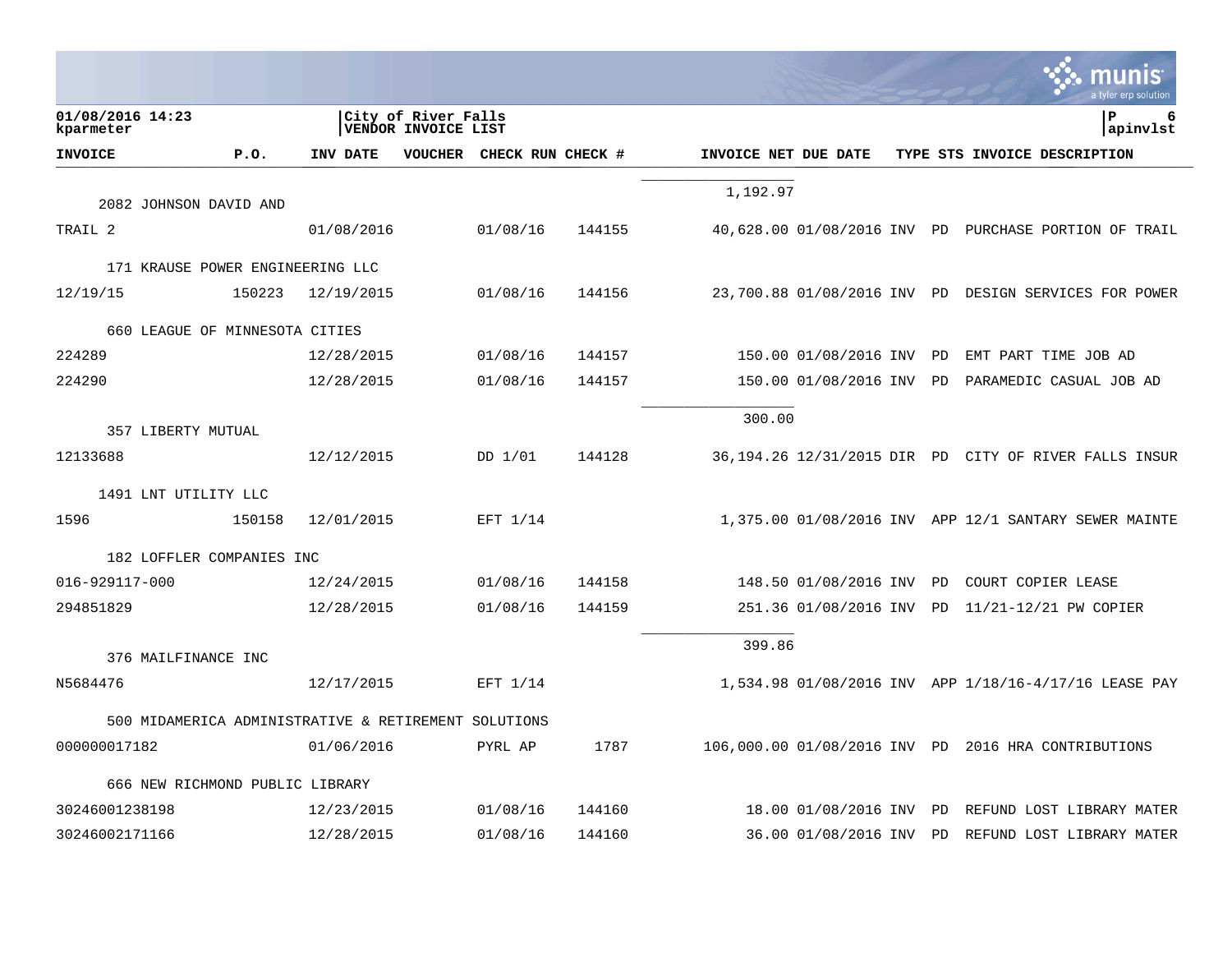|                                  |      |            |                                            |                   |        |                             |                         |    | munis<br>a tyler erp solution                      |
|----------------------------------|------|------------|--------------------------------------------|-------------------|--------|-----------------------------|-------------------------|----|----------------------------------------------------|
| 01/08/2016 14:23<br>kparmeter    |      |            | City of River Falls<br>VENDOR INVOICE LIST |                   |        |                             |                         |    | lР<br>apinvlst                                     |
| <b>INVOICE</b>                   | P.0. | INV DATE   | <b>VOUCHER</b>                             | CHECK RUN CHECK # |        | INVOICE NET DUE DATE        |                         |    | TYPE STS INVOICE DESCRIPTION                       |
|                                  |      |            |                                            |                   |        | 54.00                       |                         |    |                                                    |
| 816 NORTHTOWN CLEANER            |      |            |                                            |                   |        |                             |                         |    |                                                    |
| 7868                             |      | 12/18/2015 |                                            | 01/08/16          | 144161 |                             |                         |    | 11.07 01/08/2016 INV PD BIOHAZZARD CLEANING OF PD  |
| 395 NWBIA                        |      |            |                                            |                   |        |                             |                         |    |                                                    |
| 2016 CODE UPDATE                 |      | 01/07/2016 |                                            | 01/08/16          | 144162 |                             |                         |    | 290.00 01/08/2016 INV PD 2016 WINTER CODE UPDATE D |
| 9999 ONE TIME PAY VENDOR         |      |            |                                            |                   |        |                             |                         |    |                                                    |
| <b>B</b> WERT                    |      | 01/05/2016 |                                            | 01/08/16          | 144163 |                             | 75.00 01/08/2016 INV PD |    | PERMIT MANN VALLEY SHED                            |
| K GRANT                          |      | 12/29/2015 |                                            | 01/08/16          | 144164 |                             | 150.00 01/08/2016 INV   | PD | LIGHT LUGGAGE SONG PROGRA                          |
| MENOMONIE PUB LIBR               |      | 12/28/2015 |                                            | 01/08/16          | 144165 |                             | 8.89 01/08/2016 INV     | PD | REFUND LOST LIBRARY MATER                          |
| RIVER VIEW                       |      | 12/10/2015 |                                            | 01/08/16          | 144166 |                             | 280.00 01/08/2016 INV   | PD | POWERFUL CHOICES LUNCHEON                          |
| S MINNICK                        |      | 12/29/2015 |                                            | 01/08/16          | 144167 |                             | 150.00 01/08/2016 INV   | PD | LIGHT LUGGAGE SONGS PROGR                          |
|                                  |      |            |                                            |                   |        | 663.89                      |                         |    |                                                    |
| 206 PAYMENT SERVICE NETWORK INC  |      |            |                                            |                   |        |                             |                         |    |                                                    |
| 120746                           |      | 01/04/2016 |                                            | $DD$ $1/7$        | 144132 |                             |                         |    | 722.25 01/07/2016 DIR PD DEC 2015 PSN TRANSACTION  |
| 443 PIERCE COUNTY SHERIFF'S DEPT |      |            |                                            |                   |        |                             |                         |    |                                                    |
| wcmc2015-006                     |      | 12/28/2015 |                                            | 01/08/16          | 144168 |                             |                         |    | 125.00 01/08/2016 INV PD 25% NEUSTAR DATA SERVICES |
| 5 PELION BENEFITS                |      |            |                                            |                   |        |                             |                         |    |                                                    |
| 000000017179                     |      | 01/06/2016 |                                            | PYRL AP           | 1788   |                             |                         |    | 455.76 01/08/2016 INV PD PPE 1/3/16                |
| 210 PIERCE COUNTY TREASURER      |      |            |                                            |                   |        |                             |                         |    |                                                    |
| 4THORT2015                       |      | 12/31/2015 |                                            | 01/08/16          | 144169 |                             | 2,352.13 01/08/2016 INV | PD | 4TH ORT JAIL DWI INTERLOC                          |
| JAN 2016 SETTLE                  |      | 01/08/2016 |                                            | 01/08/16          | 144170 | 1,125,314.92 01/08/2016 INV |                         | PD | JAN 2016 SETTLEMENT STATE                          |
|                                  |      |            |                                            |                   |        | 1,127,667.05                |                         |    |                                                    |
| 1064 PRINT ART                   |      |            |                                            |                   |        |                             |                         |    |                                                    |
| 3655                             |      | 12/18/2015 |                                            | 01/08/16          | 144171 |                             |                         |    | 335.00 01/08/2016 INV PD 2500 7.5 STARBRIGHT BLUE  |

 $\mathcal{L}^{\bullet}$  .

229 RIVER FALLS SCHOOL DISTRICT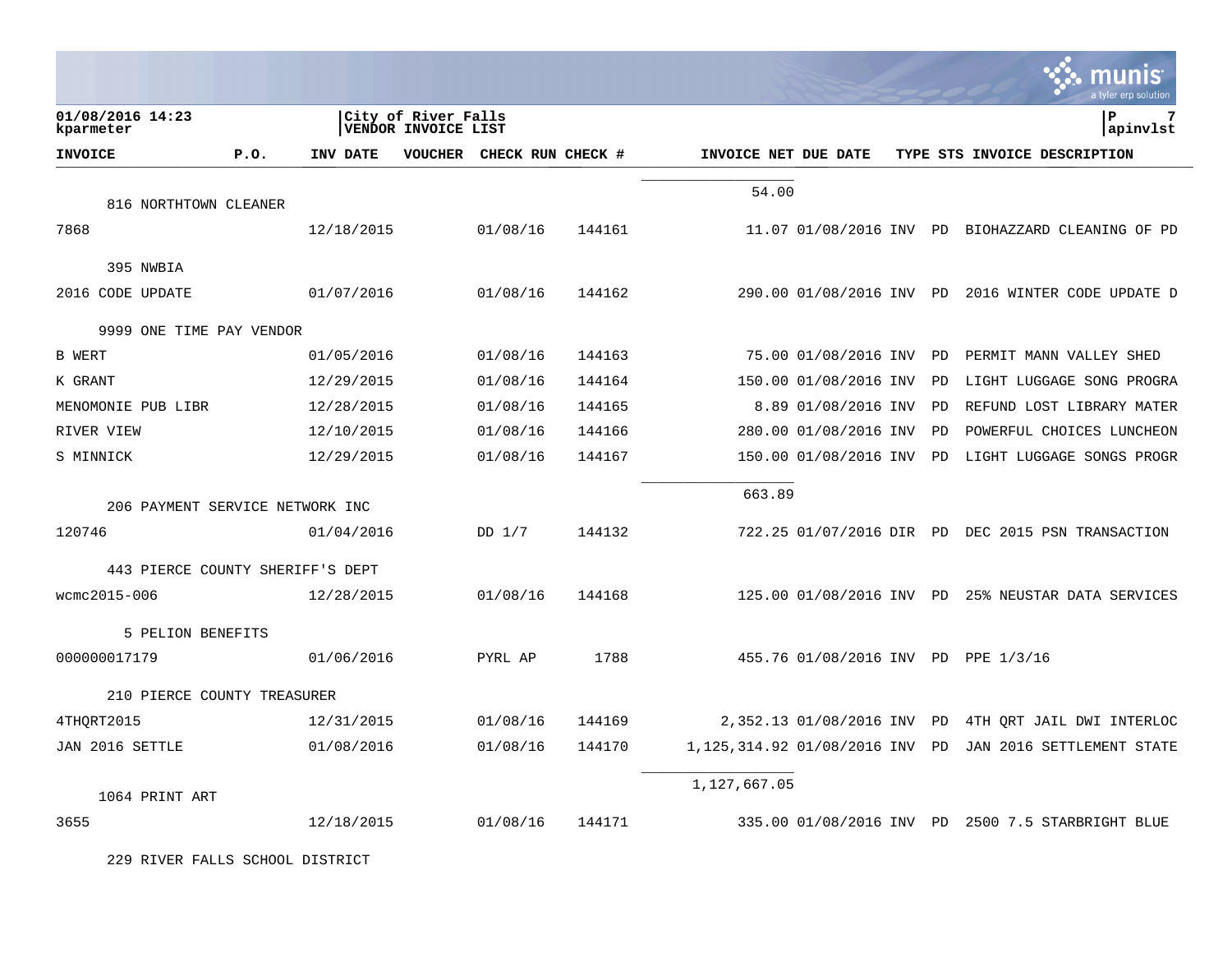|                                                        |      |            |                                            |                   |        |                                |                              |           | munis<br>a tyler erp solution                        |
|--------------------------------------------------------|------|------------|--------------------------------------------|-------------------|--------|--------------------------------|------------------------------|-----------|------------------------------------------------------|
| 01/08/2016 14:23<br>kparmeter                          |      |            | City of River Falls<br>VENDOR INVOICE LIST |                   |        |                                |                              |           | ΙP<br>8<br>apinvlst                                  |
| <b>INVOICE</b>                                         | P.0. | INV DATE   | <b>VOUCHER</b>                             | CHECK RUN CHECK # |        | INVOICE NET DUE DATE           |                              |           | TYPE STS INVOICE DESCRIPTION                         |
| JAN 2016 SETTLE                                        |      | 01/08/2016 |                                            | 01/08/16          | 144172 | 2,431,159.60 01/08/2016 INV PD |                              |           | JAN 2016 SETTLEMENT RF SC                            |
| 375 ROSS & ASSOCIATES LTD                              |      |            |                                            |                   |        |                                |                              |           |                                                      |
| 2015125-01                                             |      | 12/31/2015 |                                            | 01/08/16          | 144173 |                                |                              |           | 270.00 01/08/2016 INV PD SIGNAGE INSTALLATION LOWE   |
| 243 STATEWIDE ENERGY EFFICIENCY & RENEWABLES ADMIN INC |      |            |                                            |                   |        |                                |                              |           |                                                      |
| NOV 2015                                               |      | 12/22/2015 |                                            | 01/08/16          | 144174 |                                |                              |           | 3,779.36 01/08/2016 INV PD NOV 2015 FOCUS ON ENERGY  |
| 1074 SIVERLING, WAYNE                                  |      |            |                                            |                   |        |                                |                              |           |                                                      |
| 2015 FOOTWEAR REIMB                                    |      | 12/14/2015 |                                            | EFT 1/08          | 1792   |                                | 143.47 01/08/2016 INV PD     |           | 2015 FOOTWEAR REIMBURSEME                            |
| 1565 ST CROIX COUNTY INFORMATION TECHNOLOGY            |      |            |                                            |                   |        |                                |                              |           |                                                      |
| $2015 - 1$                                             |      | 12/04/2015 |                                            | 01/08/16          | 144175 |                                |                              |           | 2,642.80 01/08/2016 INV PD 2016 CITRIX/VISION MOBILE |
| 252 ST CROIX COUNTY TREASURER                          |      |            |                                            |                   |        |                                |                              |           |                                                      |
| 4THORT2015                                             |      | 12/31/2015 |                                            | 01/08/16          | 144176 |                                | 755.70 01/08/2016 INV        | PD        | 4TH ORT JAIL DWI INTERLOC                            |
| JAN 2016 SETTLE                                        |      | 01/08/2016 |                                            | 01/08/16          | 144177 |                                | 189,336.85 01/08/2016 INV PD |           | JAN 2016 SETTLEMENT STATE                            |
|                                                        |      |            |                                            |                   |        | 190,092.55                     |                              |           |                                                      |
| 259 STATE OF WI<br>DEC 2015                            |      | 12/31/2015 |                                            | 01/08/16          | 144178 |                                |                              |           | 2,212.50 01/08/2016 INV PD DECEMBER PENALTY ASSESSME |
|                                                        |      |            |                                            |                   |        |                                |                              |           |                                                      |
| 264 SWENSON, WILLIAM                                   |      |            |                                            |                   |        |                                |                              |           |                                                      |
| 2015 EYEWEAR REIMB                                     |      | 12/29/2015 |                                            | EFT 1/08          | 1793   |                                | 200.00 01/08/2016 INV        | <b>PD</b> | 2015 SAFETY EYEWEAR REIMB                            |
| 2015 FOOTWEAR REIMB                                    |      | 12/22/2015 |                                            | EFT 1/08          | 1793   |                                | 150.00 01/08/2016 INV PD     |           | 2015 SAFETY FOOTWEAR REIM                            |
| 352 TITAN PUBLIC SAFETY SOLUTIONS LLC                  |      |            |                                            |                   |        | 350.00                         |                              |           |                                                      |
|                                                        |      |            |                                            |                   |        |                                |                              |           |                                                      |
| 3864                                                   |      | 01/01/2016 |                                            | 01/08/16          | 144179 |                                | 5,630.00 01/08/2016 INV PD   |           | 2016 ANNUAL SYSTEM SUPPOR                            |
| 271 TREADMILL EMBROIDERY                               |      |            |                                            |                   |        |                                |                              |           |                                                      |
| 12/21/15                                               |      | 12/21/2015 |                                            | 01/08/16          | 144180 |                                |                              |           | 292.00 01/08/2016 INV PD CARHART JACKET/SWEATSHIRT   |